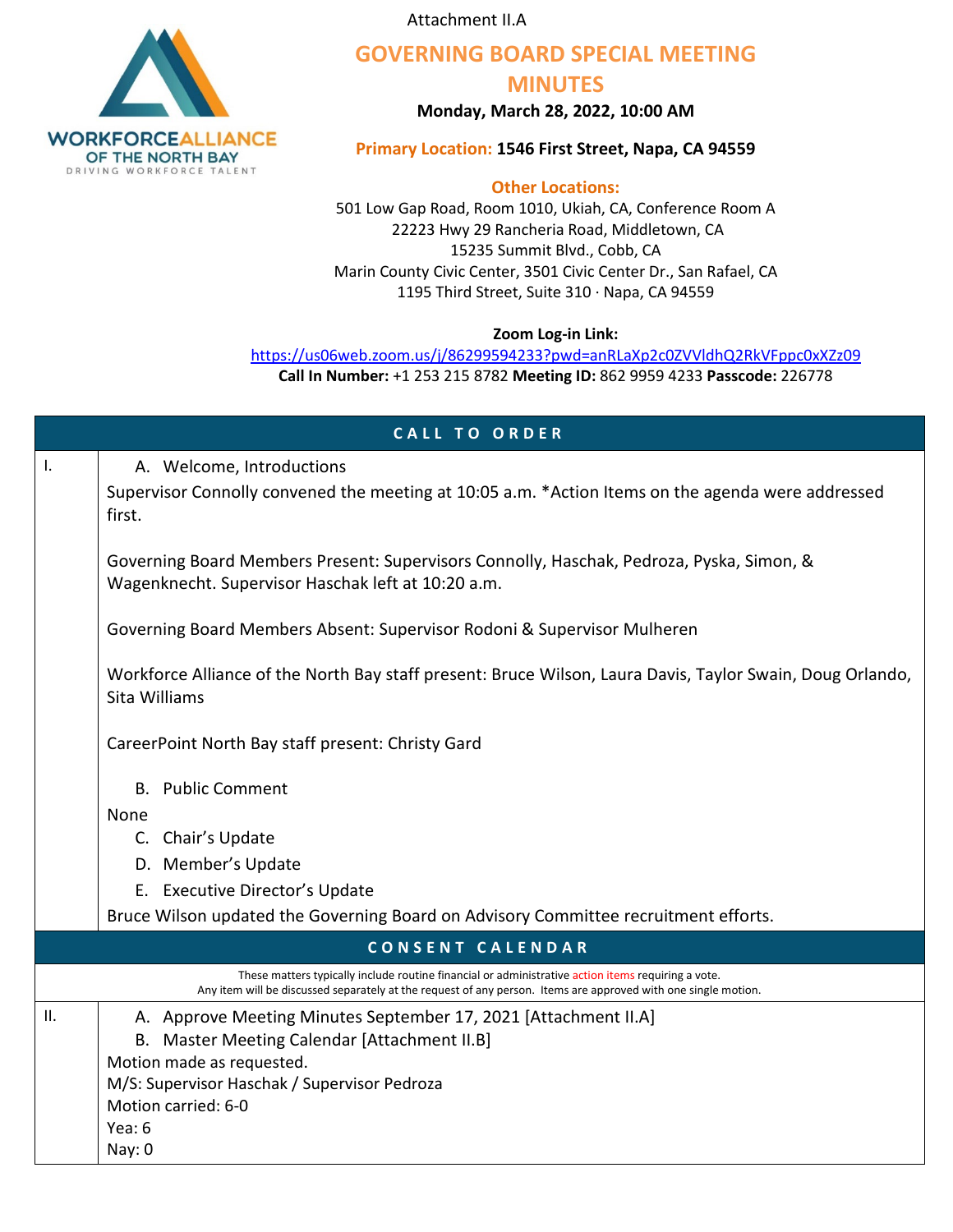Abstentions: 0

|      | REGULAR CALENDAR / DISCUSSION                                                                                      |
|------|--------------------------------------------------------------------------------------------------------------------|
| III. | A. Ratify WANB Agreements [Board Letter III.A] (Action)                                                            |
|      | a. Conservation Corps North Bay                                                                                    |
|      | b. Marin County Fire Foundry (Presentation)                                                                        |
|      | c. Equus Amendment                                                                                                 |
|      | d. Equus One Stop Operator                                                                                         |
|      | e. CommunityPro Suite                                                                                              |
|      | Motion made as requested.                                                                                          |
|      | M/S - Supervisor Pedroza/Supervisor Simon                                                                          |
|      | Motion carried: 5-0                                                                                                |
|      | Yea: 5                                                                                                             |
|      | Nay: 0                                                                                                             |
|      | Abstentions: 0                                                                                                     |
|      | B. Appointment of Regional Workforce Development Board Members [Board Letter III.B]<br>[Attachment III.B] (Action) |
|      | M/S - Supervisor Wagenknecht/Supervisor Simon                                                                      |
|      | Motion made as requested.                                                                                          |
|      | Motion carried: 5-0                                                                                                |
|      | Yea: 5                                                                                                             |
|      | Nay: $0$                                                                                                           |

Attachment II.A

Abstentions: 0

### **C. America's Job Center of California (AJCC) Comprehensive Certification & MOU Process [Board Letter III.C] [Attachment III.C] (Presentation)**

Staff gave a presentation about the AJCC certification process, MOU, and integrated model versus fragmented model.

**D. WIOA Career Services Implementation Update [Board Letter III.D] (Presentation)** Tabled until next meeting.

## **E. Ratify / Accept PY 19-20 Single Audit [Board Letter III.E] (Action)**

Staff shared single audit findings.

Motion made as requested. M/S: Supervisor Wagenknecht/Supervisor Haschak Motion carried: 6-0 Yea: 6 Nay: 0 Abstentions: 0

## **F. Update Regional Workforce Board Bylaws (Board Letter III.F] (Action)**

Staff reported on necessary changes to Regional Workforce Board Bylaws.

Motion made as requested. M/S: Supervisor Haschak/Supervisor Simon